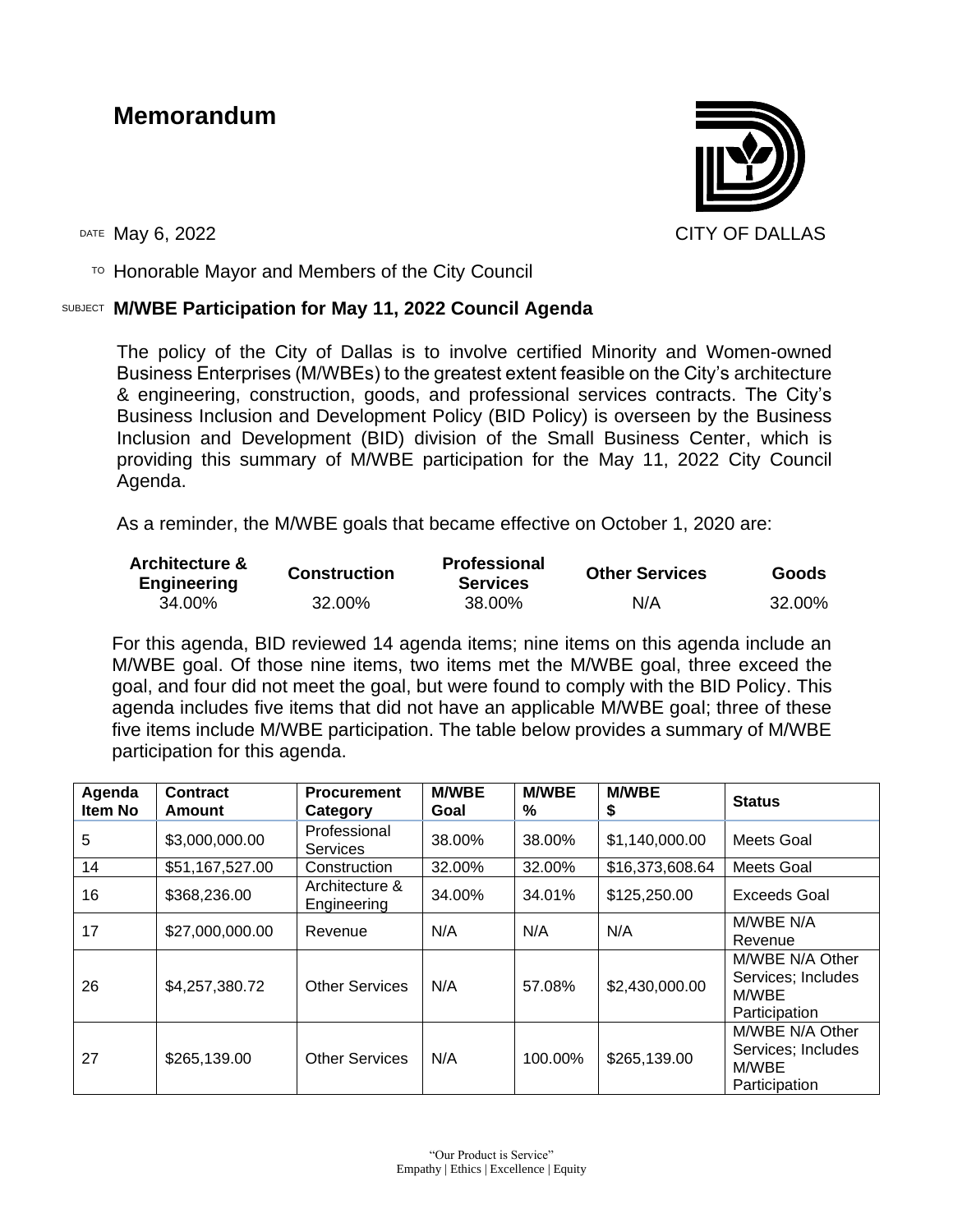#### DATE May 6, 2022 SUBJECT **M/WBE Participation for May 11, 2022 Council Agenda**

| Agenda<br><b>Item No</b> | <b>Contract</b><br>Amount | <b>Procurement</b><br>Category  | <b>M/WBE</b><br>Goal | <b>M/WBE</b><br>% | <b>M/WBE</b><br>\$ | <b>Status</b>                                                   |
|--------------------------|---------------------------|---------------------------------|----------------------|-------------------|--------------------|-----------------------------------------------------------------|
| 28                       | \$3,759,266.00            | <b>Other Services</b>           | N/A                  | 100.00%           | \$3,759,266.00     | M/WBE N/A Other<br>Services; Includes<br>M/WBE<br>Participation |
| 29                       | \$200,000.00              | <b>Other Services</b>           | N/A                  | N/A               | N/A                | M/WBE N/A Other<br>Services                                     |
| 30                       | \$1,157,674.50            | Architecture &<br>Engineering   | 25.66%*              | 8.23%             | \$95,286.00        | Does not meet<br>goal but complies<br>with BID Policy           |
| 31                       | \$2,977,840.00            | <b>Other Services</b>           | 23.80%*              | 100.00%           | \$2,977,840.00     | <b>Exceeds Goal</b>                                             |
| 32                       | \$430,000.00              | Goods                           | 32.00%               | $0.00\%$          | \$0.00             | Does not meet goal<br>but complies with<br><b>BID Policy</b>    |
| 33                       | \$765,245.40              | Goods                           | 32.00%               | $0.00\%$          | \$0.00             | Does not meet goal<br>but complies with<br><b>BID Policy</b>    |
| 34                       | \$302,270.00              | Architecture &<br>Engineering   | 25.66%*              | 24.51%            | \$74,100.00        | Does not meet goal<br>but complies with<br><b>BID Policy</b>    |
| 36                       | \$4,493,094.00            | Professional<br><b>Services</b> | 38.00%               | 42.57%            | \$1,912,626.00     | Exceeds Goal                                                    |

**\*This item reflects the previous BID Policy goal.**

#### **The following items do not meet the M/WBE goal, but comply with the BID Policy:**

**Agenda Item No. 30** Authorizes Supplemental Agreement No. 3 to (1) the ratification of \$478,973 to pay additional expenses related to professional services performed in advance of the adoption of 3C West of Lamar alternative adopted by City Council in February 2022; and (2) Supplemental Agreement No. 3 to increase the service contract with WSP, USA, Inc. for additional transportation and land use planning, and public meeting services required to complete the Kay Bailey Hutchison Convention Center Dallas Master Plan. The BID Policy does not apply to Supplemental Agreements or Ratifications. The overall M/WBE participation on this item is 22.11% on a 25.66% goal.

**Agenda Item No. 32 A**uthorizes a three-year master agreement in the amount of \$430k for the purchase of cast iron fittings for the Water Utilities Department. The cast iron fittings will be shipped directly from the manufacturer resulting in 0.00% participation on a 32.00% M/WBE goal.

**Agenda Item No. 33** Authorizes a three-year master agreement in the amount of \$765K for the purchase of printed utility bill inserts for the Water Utilities Department. The utility bill inserts will be shipped directly from the manufacturer resulting in 0.00% participation on a 32.00% M/WBE goal.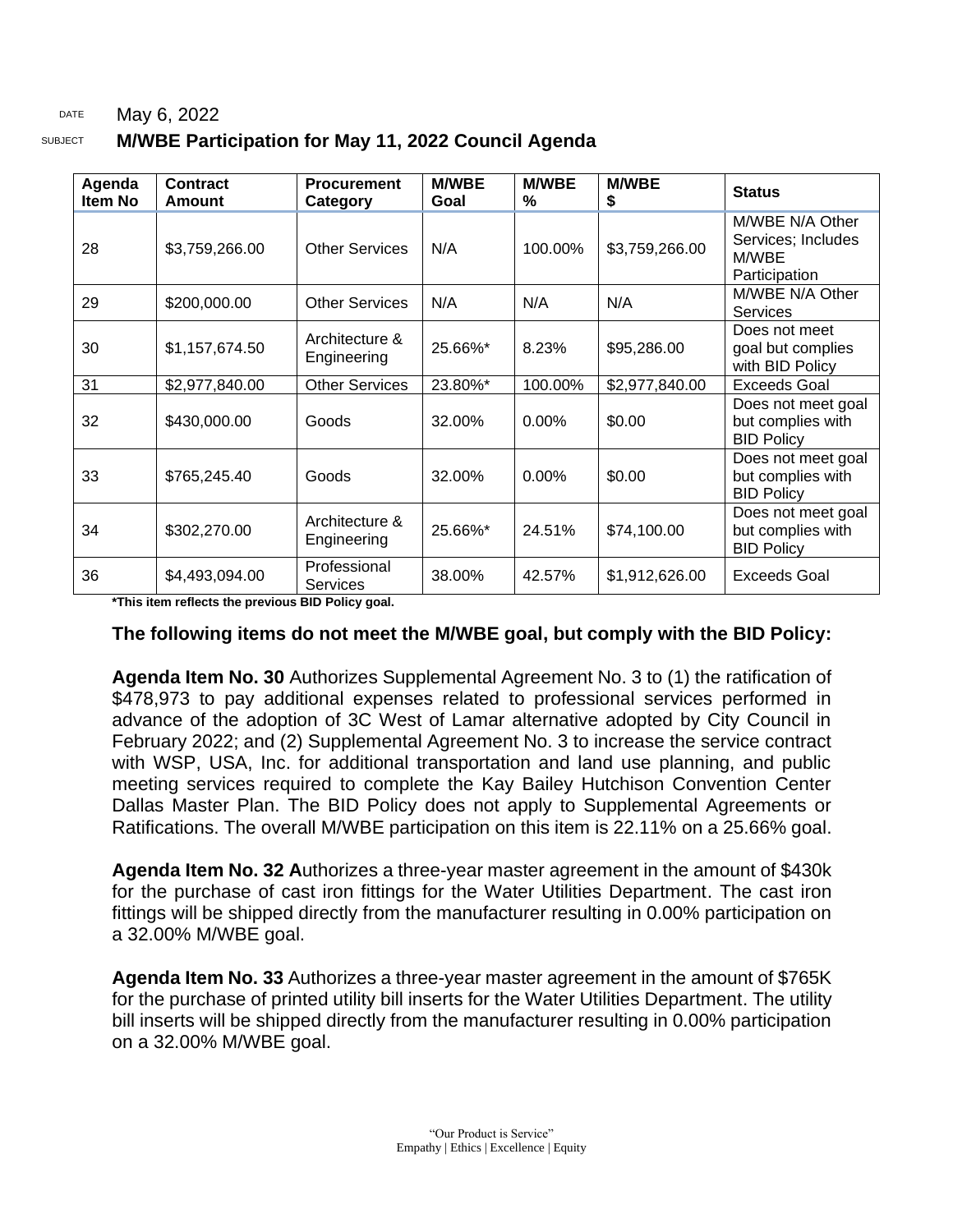#### DATE May 6, 2022 SUBJECT **M/WBE Participation for May 11, 2022 Council Agenda**

**Agenda Item No. 34** Authorizes Supplemental Agreement No. 1 in the amount of \$302K to the professional services contract with Halff Associates, Inc. to provide additional engineering services required for developing construction plans and specifications related to water and wastewater relocations and storm drainage improvements at three locations. The BID Policy does not apply to Supplemental Agreements. The overall M/WBE participation on this item is 25.38% on a 25.66% goal.

#### **Local Businesses**

The table below provides the count of businesses by location for prime contractors and M/WBE subcontractors. There are a total of 16 prime contractors considered in this agenda. Two agenda items have more than one prime contractor. The local status for each prime contractor and the percentage of local workforce is also included in the agenda information sheet.

| Vendor           |    | Local  | <b>Non-Local</b> |        | <b>Total</b> |
|------------------|----|--------|------------------|--------|--------------|
| <b>Prime</b>     |    | 37.50% |                  | 62.50% | 16           |
| <b>M/WBE Sub</b> | 13 | 68.42% |                  | 31.58% | 19           |

Please feel free to contact me if you have any questions or should you require additional information.

imbulg & Tata

Kimberly Bizor Tolbert Deputy City Manager

c: T.C. Broadnax, City Manager Chris Caso, City Attorney Mark Swann, City Auditor Bilierae Johnson, City Secretary Preston Robinson, Administrative Judge Jon Fortune, Deputy City Manager

Majed A. Al-Ghafry, Assistant City Manager M. Elizabeth (Liz) Cedillo-Pereira, Assistant City Manager Robert Perez, Interim Assistant City Manager Carl Simpson, Interim Assistant City Manager M. Elizabeth Reich, Chief Financial Officer Genesis Gavino, Chief of Staff/Office of Resilience Directors and Assistant Directors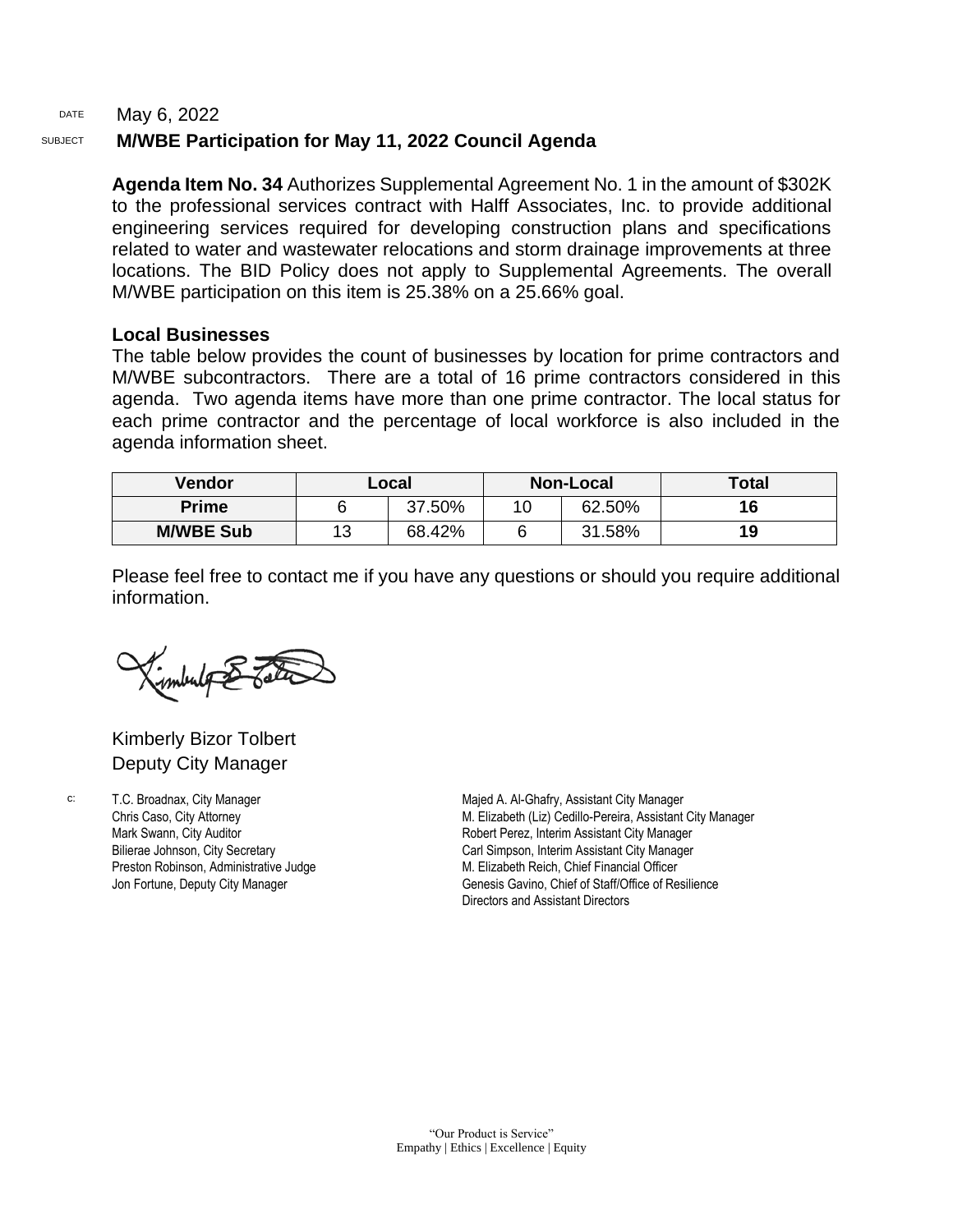

| <b>Agenda Item</b> | <b>Contract Amount</b>                                                                 | <b>Procurement</b>                                                                                      | <b>M/WBE</b> | M/WBE %     | <b>M/WBE\$</b> |  |  |
|--------------------|----------------------------------------------------------------------------------------|---------------------------------------------------------------------------------------------------------|--------------|-------------|----------------|--|--|
| C                  |                                                                                        | Category                                                                                                | Goal         |             |                |  |  |
|                    |                                                                                        |                                                                                                         |              | 38.00%      |                |  |  |
| 22-759             | \$3,000,000.00                                                                         | <b>Professional Services</b>                                                                            | 38.00%       | HM, BM, BF, | \$1,140,000.00 |  |  |
|                    |                                                                                        |                                                                                                         |              | <b>WF</b>   |                |  |  |
| Subject:           |                                                                                        | Authorize (1) a three-year consultant services contract with two one-year renewal options at the City's |              |             |                |  |  |
|                    |                                                                                        | discretion for on-call airport planning and advisory services for the Dallas Airport System (Dallas     |              |             |                |  |  |
|                    |                                                                                        | Executive Airport, Dallas Love Field, and Dallas Vertiport) - Ricondo & Associates, Inc., most          |              |             |                |  |  |
|                    |                                                                                        | advantageous proposer of two; and (2) an increase in appropriations in an amount not to exceed          |              |             |                |  |  |
|                    |                                                                                        | \$3,000,000.00 in the Aviation Construction Fund - Not to exceed \$3,000,000.00 - Financing: Aviation   |              |             |                |  |  |
|                    |                                                                                        | Construction Fund (subject to annual appropriations)                                                    |              |             |                |  |  |
|                    | This contract meets the M/WBE goal.                                                    |                                                                                                         |              |             |                |  |  |
|                    | Aguirre Project Resources LLC, L, HM, 5.33% - Cost Estimating                          |                                                                                                         |              |             |                |  |  |
|                    | El Creative Inc, L, HM, 3.73% - Graphic Support                                        |                                                                                                         |              |             |                |  |  |
|                    |                                                                                        | Jacobsen Daniels Associates, LLC, NL, WF, 4.93% - Aviation & Facility Planning Support                  |              |             |                |  |  |
|                    |                                                                                        | K Strategies Group LLC, L, BF, 4.00% - Public Outreach & Community Involvement Programming              |              |             |                |  |  |
|                    | KavPlan LLC, NL, WF, 5.67% - Strategic Advisor                                         |                                                                                                         |              |             |                |  |  |
|                    | Newhouse & Associates LLC, NL, WF, 5.00% - Capital Development Program Support         |                                                                                                         |              |             |                |  |  |
|                    | Three Box Strategic Communications, L, WF, 3.33% - Strategic Communication Specialists |                                                                                                         |              |             |                |  |  |
|                    |                                                                                        | Vic Thompson Company, NL, WF, 6.00% - Baggage System Planning                                           |              |             |                |  |  |
|                    |                                                                                        | Ricondo & Associates, Inc - Non-local; Workforce - 4.30% Local                                          |              |             |                |  |  |

| <b>Agenda Item</b><br>14                        | <b>Contract Amount</b>              | <b>Procurement</b><br>Category                                                                                                                                                                                                                                                                                                                                                                | <b>M/WBE</b><br>Goal | M/WBE % | <b>M/WBE \$</b> |  |
|-------------------------------------------------|-------------------------------------|-----------------------------------------------------------------------------------------------------------------------------------------------------------------------------------------------------------------------------------------------------------------------------------------------------------------------------------------------------------------------------------------------|----------------------|---------|-----------------|--|
| 22-667                                          | \$51,167,527.00                     | Construction                                                                                                                                                                                                                                                                                                                                                                                  | 32.00%               | 32.00%  | \$16,373,608.64 |  |
| Subject:                                        |                                     | Authorize a development loan agreement with LDG The Terrace at Southern Oaks, LP and/or its affiliate,<br>for the development of The Terrace at Southern Oaks, a 300-unit affordable multifamily complex located<br>at 3300 Southern Oaks Boulevard, Dallas, Texas 75216 (Project) - Not to exceed \$7,900,000.00 -<br>Financing: HOME Funds (\$3,500,000.00) and CDBG Funds (\$4,400,000.00) |                      |         |                 |  |
|                                                 | This contract meets the M/WBE goal. |                                                                                                                                                                                                                                                                                                                                                                                               |                      |         |                 |  |
| Development Agreements have a 32.00% M/WBE goal |                                     |                                                                                                                                                                                                                                                                                                                                                                                               |                      |         |                 |  |
|                                                 |                                     | LDG The Terrace at Southern Oaks, LP -Non-local; Workforce - 0.00% Local                                                                                                                                                                                                                                                                                                                      |                      |         |                 |  |

| <b>Agenda Item</b><br>16                                                                                                                                                                                                                                                                                          | <b>Contract Amount</b>                          | <b>Procurement</b><br>Category                                       | <b>M/WBE</b><br>Goal | M/WBE % | <b>M/WBE \$</b> |  |  |
|-------------------------------------------------------------------------------------------------------------------------------------------------------------------------------------------------------------------------------------------------------------------------------------------------------------------|-------------------------------------------------|----------------------------------------------------------------------|----------------------|---------|-----------------|--|--|
| 22-1025                                                                                                                                                                                                                                                                                                           | \$368,236.00                                    | Architecture &                                                       | 34.00%               | 34.01%  | \$125,250.00    |  |  |
|                                                                                                                                                                                                                                                                                                                   |                                                 | Engineering                                                          |                      | PM, HF  |                 |  |  |
| Authorize a Supplemental Agreement No. 1 to the professional services contract with Gresham Smith<br>Subject:<br>to expand the project scope to include additional priority bike project design and study elements - Not<br>to exceed \$368,236.00, from \$449,045.00 to \$817,281.00 - Financing: Bike Lane Fund |                                                 |                                                                      |                      |         |                 |  |  |
|                                                                                                                                                                                                                                                                                                                   | This contract exceeds the M/WBE goal.           |                                                                      |                      |         |                 |  |  |
|                                                                                                                                                                                                                                                                                                                   |                                                 | Urban Engineers Group Inc, L, HF, 20.97% - Civil Engineering Support |                      |         |                 |  |  |
| Lim & Associates, Inc., L, PM, 13.03% - Civil Engineering Support                                                                                                                                                                                                                                                 |                                                 |                                                                      |                      |         |                 |  |  |
|                                                                                                                                                                                                                                                                                                                   | Gresham Smith - Local; Workforce - 36.00% Local |                                                                      |                      |         |                 |  |  |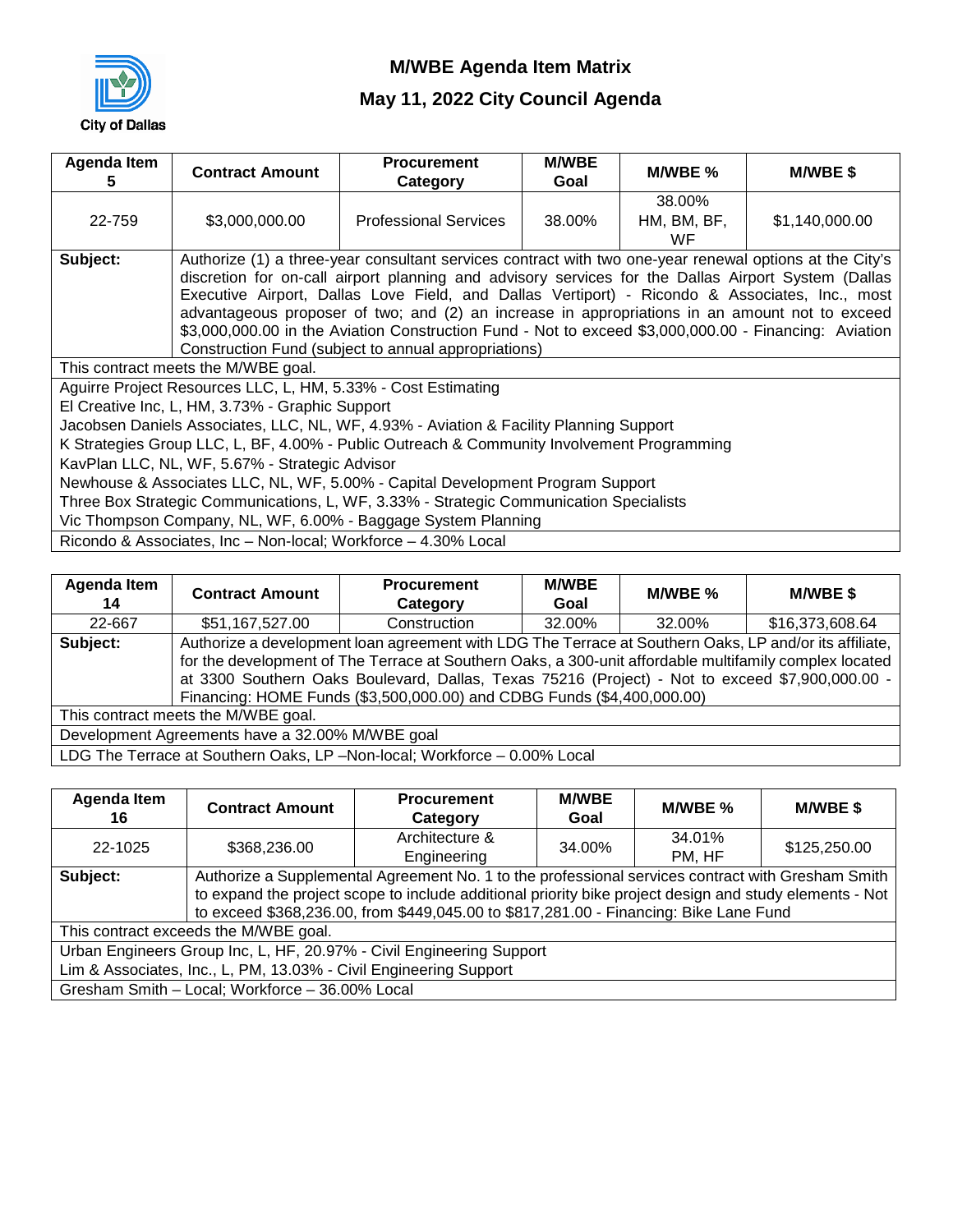

| Agenda Item<br>17                                                                  | <b>Contract Amount</b>                           | <b>Procurement Category</b>                                                                                                                                                                                                                                                                                                 | <b>M/WBE</b><br>Goal | M/WBE % | <b>M/WBE \$</b> |  |  |
|------------------------------------------------------------------------------------|--------------------------------------------------|-----------------------------------------------------------------------------------------------------------------------------------------------------------------------------------------------------------------------------------------------------------------------------------------------------------------------------|----------------------|---------|-----------------|--|--|
| 22-866                                                                             | \$27,000,000.00                                  | Revenue                                                                                                                                                                                                                                                                                                                     | N/A                  | N/A     | N/A             |  |  |
| Subject:                                                                           | \$27,600,000                                     | Authorize a five-year collection contract, with two one-year renewal options, for the billing, collection and<br>reporting of emergency ambulance fees for Fire-Rescue Department with Digitech Computer, LLC through<br>an interlocal agreement with The City of Bryan, Texas - Estimated Annual Net Revenue: General Fund |                      |         |                 |  |  |
| The Business Inclusion and Development Policy does not apply to Revenue contracts. |                                                  |                                                                                                                                                                                                                                                                                                                             |                      |         |                 |  |  |
|                                                                                    | Digitech Computer, LLC. - Non-local; 0.00% Local |                                                                                                                                                                                                                                                                                                                             |                      |         |                 |  |  |

| Agenda Item<br>26                | <b>Contract Amount</b>                                                 | <b>Procurement</b><br>Category                                                                                                                                                                                                                                                                                                                                                                                                                                                                                                                                                                                                                                                                                                                                                                                                        | <b>M/WBE</b><br>Goal | M/WBE %      | <b>M/WBE \$</b> |  |
|----------------------------------|------------------------------------------------------------------------|---------------------------------------------------------------------------------------------------------------------------------------------------------------------------------------------------------------------------------------------------------------------------------------------------------------------------------------------------------------------------------------------------------------------------------------------------------------------------------------------------------------------------------------------------------------------------------------------------------------------------------------------------------------------------------------------------------------------------------------------------------------------------------------------------------------------------------------|----------------------|--------------|-----------------|--|
| 22-432                           | \$4,257,380.72                                                         | <b>Other Services</b>                                                                                                                                                                                                                                                                                                                                                                                                                                                                                                                                                                                                                                                                                                                                                                                                                 | N/A                  | 57.08%<br>WF | \$2,430,000.00  |  |
| Subject:                         | (S48.947.77)                                                           | Authorize a two-year cooperative purchasing agreement for (1) citywide hazardous and non-hazardous<br>waste disposal services with Green Planet, Inc. through an interlocal agreement with Dallas/Fort Worth<br>International Airport in an estimated amount of \$2,430,000.00; and (2) citywide bio-hazardous<br>decontamination and spill clean-up services with Cleaning Guys, LLC dba CG Environmental through an<br>interlocal agreement with the Texas Department of Transportation in an estimated amount of<br>\$1,927,380.72 - Total estimated amount of \$4,357,380.72 - Financing: General Fund (\$3,521,059.77),<br>Equipment and Fleet Management Fund (\$442,634.35), Dallas Water Utilities Fund (\$197,895.53),<br>Capitol Construction Fund (\$97,895.53), Airport Fund (\$48,947.77), and Sanitation Operation Fund |                      |              |                 |  |
| contractor is a certified M/WBE. |                                                                        | The Business Inclusion and Development Policy does not apply to Other Service contracts, however the prime                                                                                                                                                                                                                                                                                                                                                                                                                                                                                                                                                                                                                                                                                                                            |                      |              |                 |  |
|                                  | Green Planet, Inc., WF, NL, 57.10% - Waste Transportation and Disposal |                                                                                                                                                                                                                                                                                                                                                                                                                                                                                                                                                                                                                                                                                                                                                                                                                                       |                      |              |                 |  |
|                                  | Green Planet, Inc. - Non-local; Workforce - 5.00% Local                |                                                                                                                                                                                                                                                                                                                                                                                                                                                                                                                                                                                                                                                                                                                                                                                                                                       |                      |              |                 |  |
|                                  |                                                                        | Cleaning Guys, LLC dba CG Environmental - Non-local; Workforce - 0.00% Local                                                                                                                                                                                                                                                                                                                                                                                                                                                                                                                                                                                                                                                                                                                                                          |                      |              |                 |  |

| Agenda Item<br>27 | <b>Contract Amount</b>                                                                                     | <b>Procurement</b><br>Category                                      | <b>M/WBE</b><br>Goal | M/WBE %       | M/WBE\$                                                                                                                                                                                                                                                                                                                                                                                                               |  |  |  |
|-------------------|------------------------------------------------------------------------------------------------------------|---------------------------------------------------------------------|----------------------|---------------|-----------------------------------------------------------------------------------------------------------------------------------------------------------------------------------------------------------------------------------------------------------------------------------------------------------------------------------------------------------------------------------------------------------------------|--|--|--|
| 22-707            | \$265,139.00                                                                                               | <b>Other Services</b>                                               | N/A                  | 100.00%<br>WF | \$265,139.00                                                                                                                                                                                                                                                                                                                                                                                                          |  |  |  |
| Subject:          |                                                                                                            | Financing: Aviation Fund (subject to annual appropriations)         |                      |               | Authorize a three-year cooperative purchasing agreement, with two three-year renewal options, for the<br>purchase of firewalls and equipment, related accessories, managed services, and support services for<br>the Dallas Airport System for the Department of Aviation with GTS Technology Solutions, Inc. through<br>the Department of Information Resources cooperative agreement - Not to exceed \$231,775.85 - |  |  |  |
|                   | The Business Inclusion and Development Policy does not apply to Other Service contracts, however the prime |                                                                     |                      |               |                                                                                                                                                                                                                                                                                                                                                                                                                       |  |  |  |
|                   | contractor is a certified M/WBE.                                                                           |                                                                     |                      |               |                                                                                                                                                                                                                                                                                                                                                                                                                       |  |  |  |
|                   |                                                                                                            | GTS Technology Solutions, Inc. - Non-local; Workforce - 0.00% Local |                      |               |                                                                                                                                                                                                                                                                                                                                                                                                                       |  |  |  |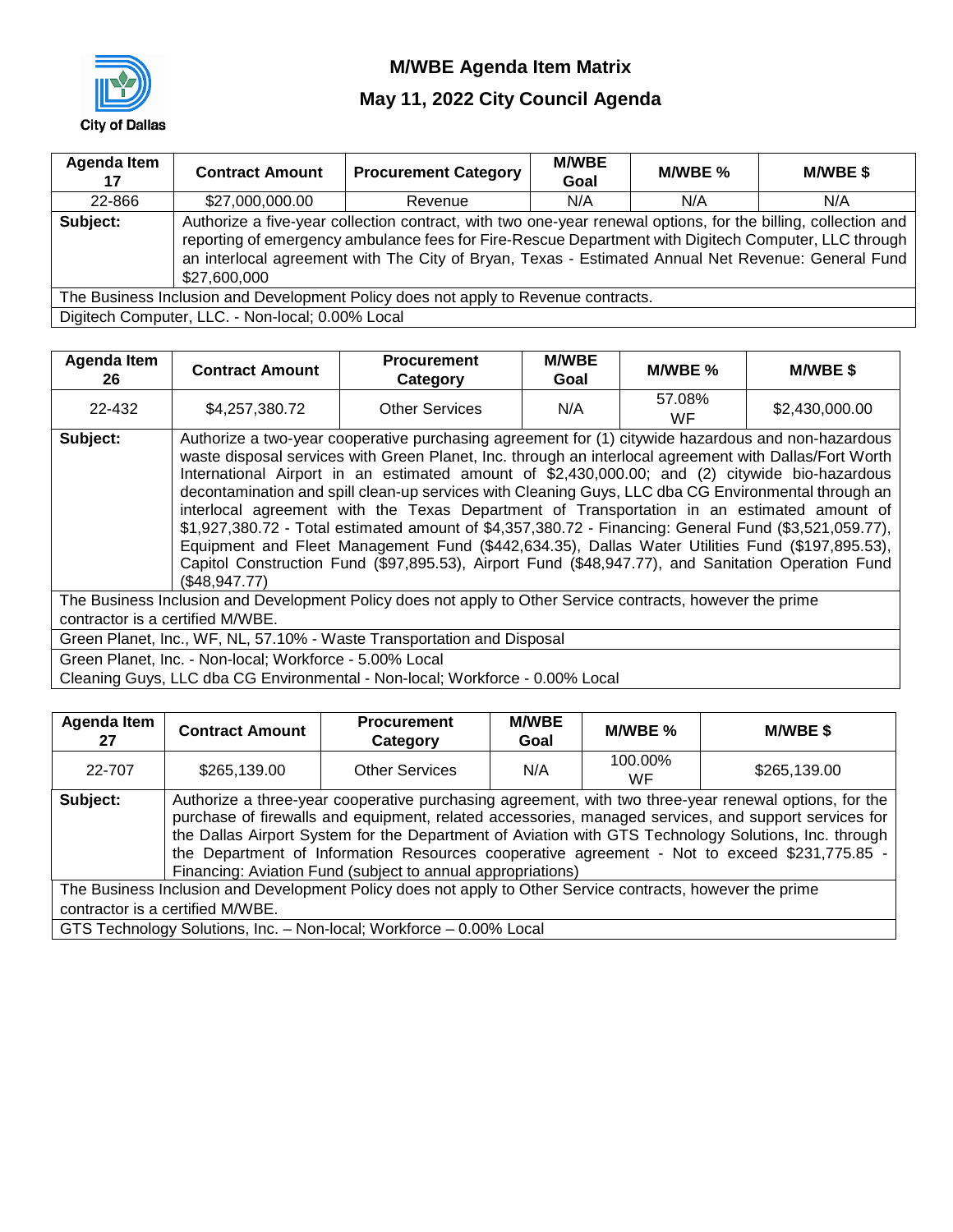

| Agenda Item<br>28 | <b>Contract Amount</b>                                                                                                                                                                                                                                                                                                                                                          | <b>Procurement</b><br>Category                                  | <b>M/WBE</b><br>Goal | M/WBE %       | <b>M/WBE \$</b> |  |  |
|-------------------|---------------------------------------------------------------------------------------------------------------------------------------------------------------------------------------------------------------------------------------------------------------------------------------------------------------------------------------------------------------------------------|-----------------------------------------------------------------|----------------------|---------------|-----------------|--|--|
| 22-695            | \$3,759,266.00                                                                                                                                                                                                                                                                                                                                                                  | <b>Other Services</b>                                           | N/A                  | 100.00%<br>ΗF | \$3,759,266.00  |  |  |
| Subject:          | Authorize a five-year cooperative purchasing agreement for an identity and access management, single-<br>sign on platform for the Department of Information and Technology Services with Netsync Network<br>Solutions through the State of Texas Department of Information Resources cooperative agreement -<br>Estimated amount of \$3,759,266 - Financing: Data Services Fund |                                                                 |                      |               |                 |  |  |
|                   | The Business Inclusion and Development Policy does not apply to Cooperative Purchasing Agreements, however, the<br>prime contractor is a certified M/WBE.                                                                                                                                                                                                                       |                                                                 |                      |               |                 |  |  |
|                   | Netsync Network Solutions, NL, HF, 100.00% - Supplier                                                                                                                                                                                                                                                                                                                           |                                                                 |                      |               |                 |  |  |
|                   |                                                                                                                                                                                                                                                                                                                                                                                 | Netsync Network Solutions - Non-local; Workforce - 13.33% Local |                      |               |                 |  |  |

| Agenda Item<br>29                                                                        | <b>Contract Amount</b>                                                                                 | <b>Procurement</b><br>Category                                                                           | <b>M/WBE</b><br>Goal | M/WBE % | <b>M/WBE \$</b> |  |  |  |
|------------------------------------------------------------------------------------------|--------------------------------------------------------------------------------------------------------|----------------------------------------------------------------------------------------------------------|----------------------|---------|-----------------|--|--|--|
| 22-826                                                                                   | \$200,000.00                                                                                           | <b>Other Services</b>                                                                                    | N/A                  | N/A     | N/A             |  |  |  |
| Subject:                                                                                 | Authorize Supplemental Agreement No. 1 to exercise the first of two one-year renewal options, with     |                                                                                                          |                      |         |                 |  |  |  |
|                                                                                          | Prime Controls, LP, for maintenance and support of the supervisory control and data acquisition system |                                                                                                          |                      |         |                 |  |  |  |
|                                                                                          |                                                                                                        | for the Water Utilities Department - Not to exceed \$200,000.00 - Financing: Dallas Water Utilities Fund |                      |         |                 |  |  |  |
|                                                                                          | (subject to annual appropriations)                                                                     |                                                                                                          |                      |         |                 |  |  |  |
| The Business Inclusion and Development Policy does not apply to Other Service contracts. |                                                                                                        |                                                                                                          |                      |         |                 |  |  |  |
|                                                                                          | Prime Controls - Non-local; Workforce - 0.00% Local                                                    |                                                                                                          |                      |         |                 |  |  |  |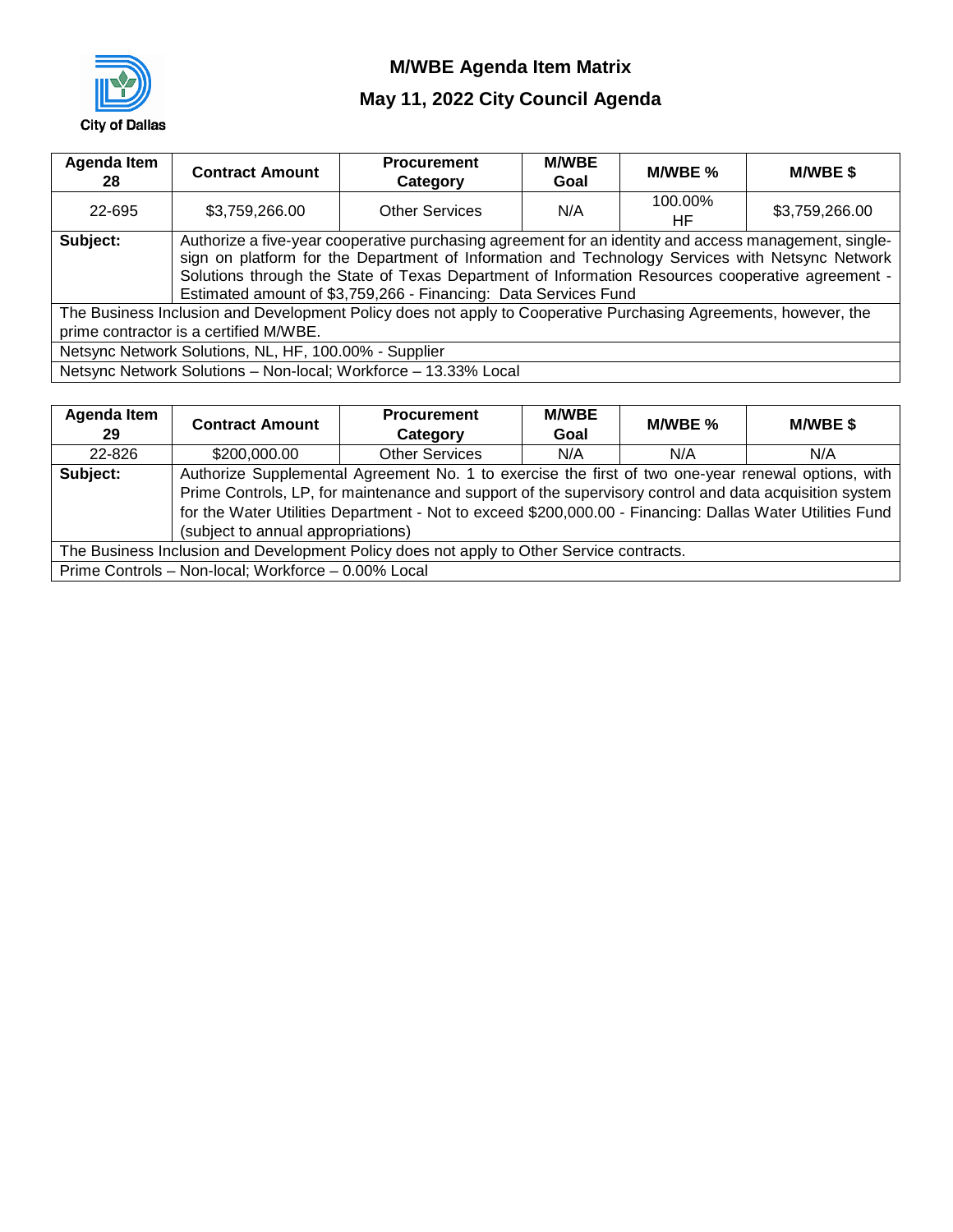

| Agenda Item | <b>Contract Amount</b>                                                                                    | <b>Procurement</b>                                                                  | <b>M/WBE</b> | M/WBE %      | <b>M/WBE \$</b> |  |  |  |  |  |  |  |  |
|-------------|-----------------------------------------------------------------------------------------------------------|-------------------------------------------------------------------------------------|--------------|--------------|-----------------|--|--|--|--|--|--|--|--|
| 30          |                                                                                                           | Category                                                                            | Goal         |              |                 |  |  |  |  |  |  |  |  |
|             |                                                                                                           |                                                                                     |              | This Item    |                 |  |  |  |  |  |  |  |  |
|             |                                                                                                           |                                                                                     |              | 8.23%        |                 |  |  |  |  |  |  |  |  |
|             |                                                                                                           | Architecture &                                                                      | 25.66%*      | <b>BF</b>    |                 |  |  |  |  |  |  |  |  |
| 22-835      | \$1,157,674.50                                                                                            | Engineering                                                                         |              | Overall Item | \$95,286.00     |  |  |  |  |  |  |  |  |
|             |                                                                                                           |                                                                                     |              | 22.11%       |                 |  |  |  |  |  |  |  |  |
|             |                                                                                                           |                                                                                     |              | BF, HM, WF,  |                 |  |  |  |  |  |  |  |  |
|             |                                                                                                           |                                                                                     |              | HM, BM       |                 |  |  |  |  |  |  |  |  |
| Subject:    | Authorize Supplemental Agreement No. 3 to (1) the ratification of ratify \$478,973 to pay additional      |                                                                                     |              |              |                 |  |  |  |  |  |  |  |  |
|             | expenses related to professional services performed in advance of the adoption of 3C West of Lamar        |                                                                                     |              |              |                 |  |  |  |  |  |  |  |  |
|             | alternative adopted by City Council in February 2022; and (2) Supplemental Agreement No. 3 to increase    |                                                                                     |              |              |                 |  |  |  |  |  |  |  |  |
|             | the service contract with WSP, USA, Inc. for additional transportation and land use planning, and public  |                                                                                     |              |              |                 |  |  |  |  |  |  |  |  |
|             | meeting services required to complete the Kay Bailey Hutchison Convention Center Dallas Master Plan       |                                                                                     |              |              |                 |  |  |  |  |  |  |  |  |
|             | in the amount of \$678,701.50 - Total not to exceed \$1,157,674.50, from \$4,953,198.00 to \$6,110,872.50 |                                                                                     |              |              |                 |  |  |  |  |  |  |  |  |
|             |                                                                                                           | - Financing: Convention Center Construction Fund (subject to annual appropriations) |              |              |                 |  |  |  |  |  |  |  |  |
|             |                                                                                                           | *This item reflects previous Business Inclusion and Development Policy M/WBE goal.  |              |              |                 |  |  |  |  |  |  |  |  |
|             |                                                                                                           | This contract does not meet the M/WBE goal, but complies with good faith efforts.   |              |              |                 |  |  |  |  |  |  |  |  |
|             |                                                                                                           | Supplemental Agreement No. 3 - 22.11% Overall Participation                         |              |              |                 |  |  |  |  |  |  |  |  |
|             | Hargreaves Jones, WF, NL, 4.73% - Landscape Design                                                        |                                                                                     |              |              |                 |  |  |  |  |  |  |  |  |
|             | Moody Nolan, BM, L, 4.39% - CC Architect                                                                  |                                                                                     |              |              |                 |  |  |  |  |  |  |  |  |
|             | KAI/ Alliance, BM, L, 3.98% - MM Architect                                                                |                                                                                     |              |              |                 |  |  |  |  |  |  |  |  |
|             | K Strategies Group, LLC, BF, L, 2.58% - Public Engagement                                                 |                                                                                     |              |              |                 |  |  |  |  |  |  |  |  |
|             |                                                                                                           | Nathan D Maier, WF, L, 2.29% - Transportation, C + M Structural                     |              |              |                 |  |  |  |  |  |  |  |  |
|             | Solaray Engineering, HM, L, 2.16% - C + M Utility                                                         |                                                                                     |              |              |                 |  |  |  |  |  |  |  |  |
|             | Campos Engineers, HM, L, 1.98% C + M MEP                                                                  |                                                                                     |              |              |                 |  |  |  |  |  |  |  |  |
|             | This Item - 8.23% MWBE participation                                                                      |                                                                                     |              |              |                 |  |  |  |  |  |  |  |  |
|             | K Strategies Group, LLC, BF, L, 8.23% - Engagement                                                        |                                                                                     |              |              |                 |  |  |  |  |  |  |  |  |
|             | WSP USA Inc. - Local; Workforce - 100.00% Local                                                           |                                                                                     |              |              |                 |  |  |  |  |  |  |  |  |

| Agenda Item<br>31                      | <b>Contract Amount</b>                                                                              | <b>Procurement</b><br>Category                                                                        | <b>M/WBE</b><br>Goal | M/WBE %                                                     | <b>M/WBE\$</b> |  |  |  |  |  |  |  |
|----------------------------------------|-----------------------------------------------------------------------------------------------------|-------------------------------------------------------------------------------------------------------|----------------------|-------------------------------------------------------------|----------------|--|--|--|--|--|--|--|
| 22-824                                 | \$2,977,840.00                                                                                      | <b>Other Services</b>                                                                                 | 23.80%*              | This Item<br>100.00%<br>HF<br>Overall Item<br>100.00%<br>ΗF | \$2,977,840.00 |  |  |  |  |  |  |  |
| Subject:                               |                                                                                                     | Authorize Supplemental Agreement No. 3 to increase the service contract with RNDI Companies, Inc.     |                      |                                                             |                |  |  |  |  |  |  |  |
|                                        | for asbestos abatement and demolition services for City and non-City owned structures and to extend |                                                                                                       |                      |                                                             |                |  |  |  |  |  |  |  |
|                                        |                                                                                                     | the term from August 10, 2022 to August 9, 2023 - Not to exceed \$2,977,840 - Financing: General Fund |                      |                                                             |                |  |  |  |  |  |  |  |
|                                        |                                                                                                     | (\$2,957,840) and Convention Center Construction Fund (\$20,000) (subject to annual appropriations    |                      |                                                             |                |  |  |  |  |  |  |  |
|                                        |                                                                                                     | *This item reflects previous Business Inclusion and Development Policy M/WBE goal.                    |                      |                                                             |                |  |  |  |  |  |  |  |
|                                        | This contract exceeds the M/WBE goal.                                                               |                                                                                                       |                      |                                                             |                |  |  |  |  |  |  |  |
|                                        |                                                                                                     | Supplemental Agreement No. 3 - 100.00% Overall Participation                                          |                      |                                                             |                |  |  |  |  |  |  |  |
|                                        | RNDI Companies, Inc., HF, L, 100.00% Demo                                                           |                                                                                                       |                      |                                                             |                |  |  |  |  |  |  |  |
| This Item - 100.00% MWBE participation |                                                                                                     |                                                                                                       |                      |                                                             |                |  |  |  |  |  |  |  |
|                                        | RNDI Companies, Inc., HF, L, 100.00% - Demo                                                         |                                                                                                       |                      |                                                             |                |  |  |  |  |  |  |  |
|                                        | RNDI Companies, Inc.- Local; Workforce - 100.00% Local                                              |                                                                                                       |                      |                                                             |                |  |  |  |  |  |  |  |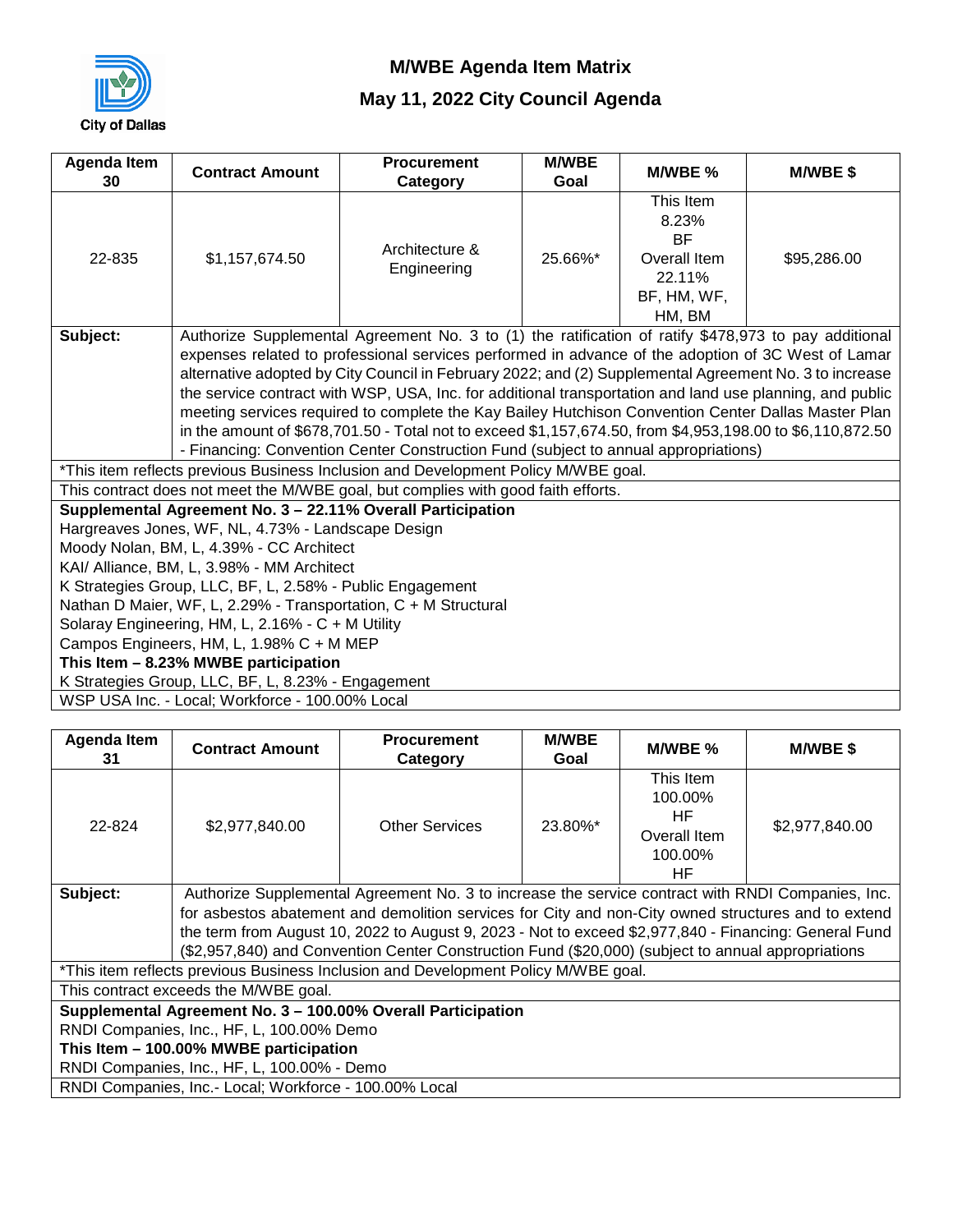

## **May 11, 2022 City Council Agenda**

| Agenda Item<br>32 <sub>2</sub>                                                    | <b>Contract Amount</b>    | <b>Procurement</b><br>Category                                                                                                                                                                                                                                                                                                                                                                                                      | <b>M/WBE</b><br>Goal | M/WBE %  | <b>M/WBE \$</b> |  |  |  |  |
|-----------------------------------------------------------------------------------|---------------------------|-------------------------------------------------------------------------------------------------------------------------------------------------------------------------------------------------------------------------------------------------------------------------------------------------------------------------------------------------------------------------------------------------------------------------------------|----------------------|----------|-----------------|--|--|--|--|
| 22-941                                                                            | \$430,000.00              | Goods                                                                                                                                                                                                                                                                                                                                                                                                                               | 32.00%               | $0.00\%$ | \$0.00          |  |  |  |  |
| Subject:                                                                          | Operation Fund (\$20,000) | Authorize a three-year master agreement for the purchase of cast iron fittings for the Water Utilities<br>Department - Fortiline, Inc. dba Fortiline Waterworks in the estimated amount of \$245,000 and Core &<br>Main LP in the estimated amount of \$185,000, lowest responsible bidders of two - Total estimated amount<br>of \$430,000 - Financing: Dallas Water Utilities Fund (\$410,000) and Stormwater Drainage Management |                      |          |                 |  |  |  |  |
| This contract does not meet the M/WBE goal, but complies with good faith efforts. |                           |                                                                                                                                                                                                                                                                                                                                                                                                                                     |                      |          |                 |  |  |  |  |
|                                                                                   |                           | Fortiline, Inc. dba Fortiline Waterworks - Non-local; Workforce - 0.00% Local                                                                                                                                                                                                                                                                                                                                                       |                      |          |                 |  |  |  |  |

Core & Main LP – Non-local; Workforce – 100.00% Local

| Agenda Item<br>33                                                                 | <b>Contract Amount</b>                                                                                 | <b>Procurement</b><br>Category     | M/WBE % | <b>M/WBE \$</b> |  |  |  |  |  |  |  |  |
|-----------------------------------------------------------------------------------|--------------------------------------------------------------------------------------------------------|------------------------------------|---------|-----------------|--|--|--|--|--|--|--|--|
| 22-944                                                                            | \$765,245.40                                                                                           | 32.00%<br>Goods<br>\$0.00<br>0.00% |         |                 |  |  |  |  |  |  |  |  |
| Subject:                                                                          | Authorize a three-year master agreement for the purchase of printed utility bill inserts for the Water |                                    |         |                 |  |  |  |  |  |  |  |  |
|                                                                                   | Utilities Department - AC Printing, LLC, only bidder - Estimated amount of \$765,245.40 - Financing:   |                                    |         |                 |  |  |  |  |  |  |  |  |
|                                                                                   | <b>Dallas Water Utilities Fund</b>                                                                     |                                    |         |                 |  |  |  |  |  |  |  |  |
| This contract does not meet the M/WBE goal, but complies with good faith efforts. |                                                                                                        |                                    |         |                 |  |  |  |  |  |  |  |  |
|                                                                                   | AC Printing, LLC - Local; Workforce - 100.00% Local                                                    |                                    |         |                 |  |  |  |  |  |  |  |  |

| Agenda Item<br>34                                                                                                                                                                                                                                                                                                                                                                                                                                                                                                                                                                                       | <b>Contract Amount</b>                                                                                                                | <b>Procurement</b><br>Category                                                                                                                                                                                                                                                                                                      | <b>M/WBE</b><br>Goal | M/WBE %                                                        | <b>M/WBE \$</b> |  |  |  |  |  |  |
|---------------------------------------------------------------------------------------------------------------------------------------------------------------------------------------------------------------------------------------------------------------------------------------------------------------------------------------------------------------------------------------------------------------------------------------------------------------------------------------------------------------------------------------------------------------------------------------------------------|---------------------------------------------------------------------------------------------------------------------------------------|-------------------------------------------------------------------------------------------------------------------------------------------------------------------------------------------------------------------------------------------------------------------------------------------------------------------------------------|----------------------|----------------------------------------------------------------|-----------------|--|--|--|--|--|--|
| 22-678                                                                                                                                                                                                                                                                                                                                                                                                                                                                                                                                                                                                  | \$302,270.00                                                                                                                          | Architecture &<br>Engineering                                                                                                                                                                                                                                                                                                       | 25.66%*              | This Item<br>24.51%<br>HМ<br>Overall Item<br>25.38%<br>HM, IM, | \$74,100.00     |  |  |  |  |  |  |
| Authorize Supplemental Agreement No. 1 to the professional services contract with Halff Associates, Inc.<br>Subject:<br>to provide additional engineering services required for developing construction plans and specifications<br>related to water and wastewater relocations and storm drainage improvements at three locations - Not<br>to exceed \$302,270.00, from \$965,165.00 to \$1,267,435.00 - Financing: Wastewater Capital<br>Improvement G Fund (\$137,849.00), Water Capital Improvement F Fund (\$112,041.00), and Storm<br>Drainage Management Capital Construction Fund (\$52,380.00) |                                                                                                                                       |                                                                                                                                                                                                                                                                                                                                     |                      |                                                                |                 |  |  |  |  |  |  |
|                                                                                                                                                                                                                                                                                                                                                                                                                                                                                                                                                                                                         |                                                                                                                                       | *This item reflects previous Business Inclusion and Development Policy M/WBE goal.                                                                                                                                                                                                                                                  |                      |                                                                |                 |  |  |  |  |  |  |
|                                                                                                                                                                                                                                                                                                                                                                                                                                                                                                                                                                                                         |                                                                                                                                       | This contract does not meet the M/WBE goal, but complies with good faith efforts.                                                                                                                                                                                                                                                   |                      |                                                                |                 |  |  |  |  |  |  |
|                                                                                                                                                                                                                                                                                                                                                                                                                                                                                                                                                                                                         | Garcia Land Data, Inc, L, HM, 6.84% - Survey<br>This Item - 24.51% MWBE Participation<br>Garcia Land Data, Inc, L, HM, 2.15% - Survey | Supplemental Agreement No. 1 - 25.38% Overall Participation<br>Pacheco Koch LLC, L, HM, 15.51% - Paving & Drainage & Wastewater, SUE, QA/QC, Survey<br>HVJ North Texas - Chelliah Consultants, Inc, L, IM, 3.04% - Geotechnical Engineering<br>Pacheco Koch LLC, L, HM, 22.36% - Paving & Drainage & Wastewater, SUE, QA/QC, Survey |                      |                                                                |                 |  |  |  |  |  |  |
|                                                                                                                                                                                                                                                                                                                                                                                                                                                                                                                                                                                                         | Halff Associates, Inc.- Local; Workforce - 21.70% Local                                                                               |                                                                                                                                                                                                                                                                                                                                     |                      |                                                                |                 |  |  |  |  |  |  |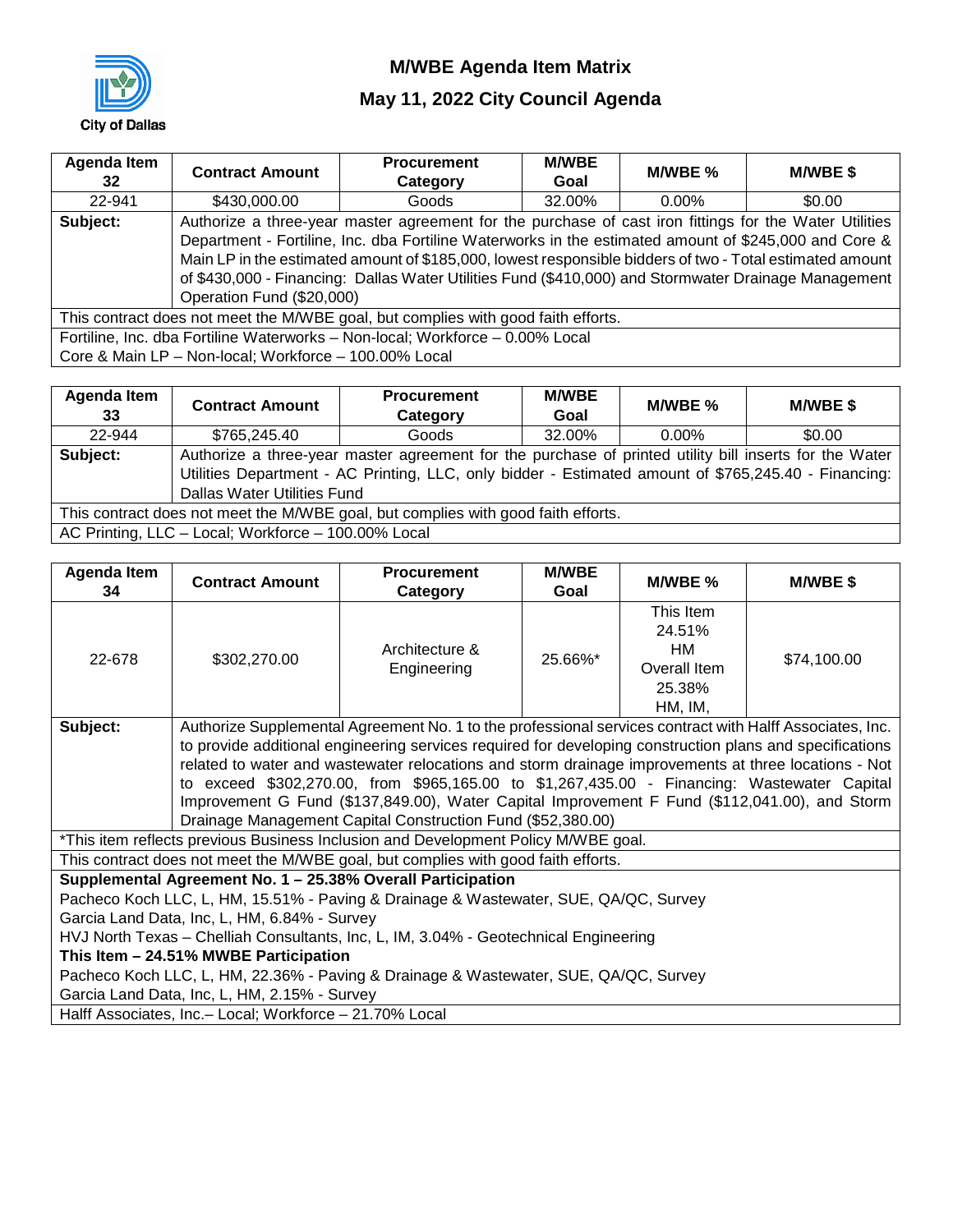

| This Item<br>42.57%<br>BM, WF, HF,<br><b>PM</b><br>22-710<br><b>Professional Services</b><br>38.00%<br>\$1,912,626.00<br>\$4,493,094.00<br>Overall Item<br>46.36%<br>PM, BM, WF,<br>HF, HM<br>Authorize Supplemental Agreement No. 2 to the professional services contract with Freese and Nichols,<br>Subject:<br>Inc. to provide additional construction management services for improvements at the Elm Fork Water<br>Treatment Plant, the East Side Water Treatment Plant, the Bachman Water Treatment Plant, and several<br>pumping facilities - Not to exceed \$4,493,094.00, from \$11,404,513.00 to \$15,897,607.00 - Financing:<br>Water Capital Improvement G Fund<br>This contract exceeds the M/WBE goal.<br>Supplemental Agreement No. 2 - 46.36% Overall Participation<br>TEC Consulting, NL, PM, 27.29% - Construction Management, Quality Control, Document Management, Start Up<br>Foster CM Group, L, BM, 8.47% - Construction Management, Document Management<br>Keville Enterprise, L, WF, 0.57% - Cost Estimating<br>Shaffer Creative, NL, WF, 0.63% - Graphic Arts<br>BCI Janitorial, L, HF, 0.54% - Janitorial Services<br>Arrendondo, Zepeda & Brunz, LLC, L, HM, 0.44% - Survey Inspection<br>CAS Consulting, NL, PM, 2.66% - QM, and Resident Engineer Services<br>CP&Y, Inc, L, PM, 0.44% - Electrical Inspections, Start Up and Documentation<br>Mbroh Engineering, Inc, L, BM, 2.22% - Electrical Inspection, Instrumentation and Control, Process and Mechanical<br>Inspections<br>Nathan D Maier Consulting Engineers, Inc, L, WF, 2.66% - Project Construction Management, Quality Control,<br><b>Constructability Reviews</b><br>Plus Six Engineering, L, WF, 0.44% - Project Construction Management, Quality Control, Constructability Reviews<br>This Item - 42.57% MWBE Participation<br>Foster CM Group, L, BM, 5.54% - Construction Management, Document Management<br>Keville Enterprise, L, WF, 0.26% - Cost Estimating<br>BCI Janitorial, L, HF, 0.98% - Janitorial Services | <b>Agenda Item</b><br>36 | <b>Contract Amount</b> | <b>Procurement</b><br>Category | <b>M/WBE</b><br>Goal | M/WBE % | M/WBE\$ |  |  |  |  |  |  |  |
|------------------------------------------------------------------------------------------------------------------------------------------------------------------------------------------------------------------------------------------------------------------------------------------------------------------------------------------------------------------------------------------------------------------------------------------------------------------------------------------------------------------------------------------------------------------------------------------------------------------------------------------------------------------------------------------------------------------------------------------------------------------------------------------------------------------------------------------------------------------------------------------------------------------------------------------------------------------------------------------------------------------------------------------------------------------------------------------------------------------------------------------------------------------------------------------------------------------------------------------------------------------------------------------------------------------------------------------------------------------------------------------------------------------------------------------------------------------------------------------------------------------------------------------------------------------------------------------------------------------------------------------------------------------------------------------------------------------------------------------------------------------------------------------------------------------------------------------------------------------------------------------------------------------------------------------------------------------------------------------------------------------------|--------------------------|------------------------|--------------------------------|----------------------|---------|---------|--|--|--|--|--|--|--|
|                                                                                                                                                                                                                                                                                                                                                                                                                                                                                                                                                                                                                                                                                                                                                                                                                                                                                                                                                                                                                                                                                                                                                                                                                                                                                                                                                                                                                                                                                                                                                                                                                                                                                                                                                                                                                                                                                                                                                                                                                        |                          |                        |                                |                      |         |         |  |  |  |  |  |  |  |
|                                                                                                                                                                                                                                                                                                                                                                                                                                                                                                                                                                                                                                                                                                                                                                                                                                                                                                                                                                                                                                                                                                                                                                                                                                                                                                                                                                                                                                                                                                                                                                                                                                                                                                                                                                                                                                                                                                                                                                                                                        |                          |                        |                                |                      |         |         |  |  |  |  |  |  |  |
|                                                                                                                                                                                                                                                                                                                                                                                                                                                                                                                                                                                                                                                                                                                                                                                                                                                                                                                                                                                                                                                                                                                                                                                                                                                                                                                                                                                                                                                                                                                                                                                                                                                                                                                                                                                                                                                                                                                                                                                                                        |                          |                        |                                |                      |         |         |  |  |  |  |  |  |  |
|                                                                                                                                                                                                                                                                                                                                                                                                                                                                                                                                                                                                                                                                                                                                                                                                                                                                                                                                                                                                                                                                                                                                                                                                                                                                                                                                                                                                                                                                                                                                                                                                                                                                                                                                                                                                                                                                                                                                                                                                                        |                          |                        |                                |                      |         |         |  |  |  |  |  |  |  |
| TEC Consulting, NL, PM, 35.44% - Construction Management, Quality Control, Document Management, Start Up<br>Shaffer Creative, NL, WF, 0.33% - Graphic Arts<br>Freese and Nichols, Inc - Local; Workforce - 38.00% Local                                                                                                                                                                                                                                                                                                                                                                                                                                                                                                                                                                                                                                                                                                                                                                                                                                                                                                                                                                                                                                                                                                                                                                                                                                                                                                                                                                                                                                                                                                                                                                                                                                                                                                                                                                                                |                          |                        |                                |                      |         |         |  |  |  |  |  |  |  |